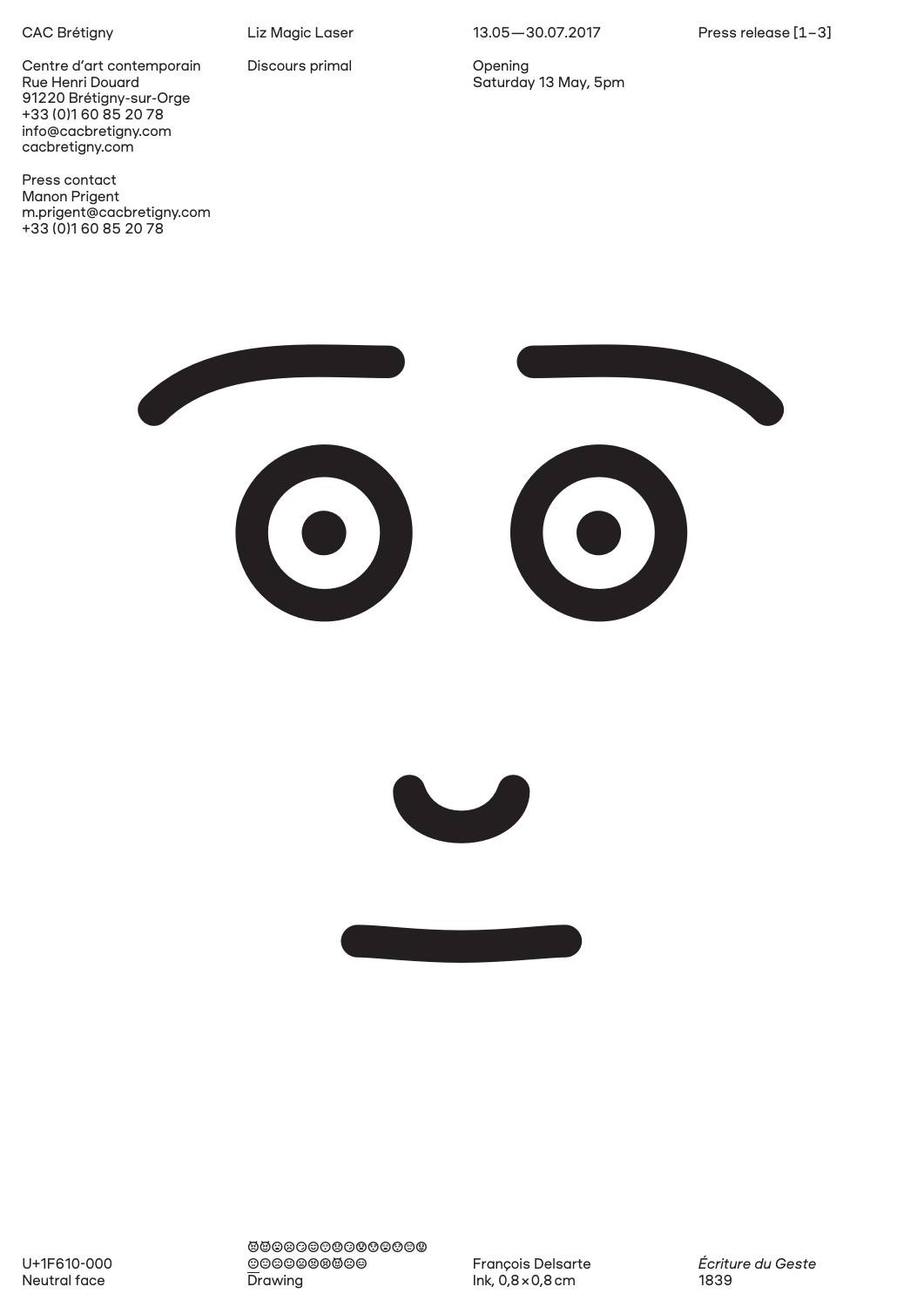One of the movie scenes that has impressed me the most over the last years features Julianne Moore, alias Havana Seegrand, struggling with her coach, Stafford Weiss, played by John Cusack, in David Cronenberg's "Maps to the Stars", which was adapted from the cult book by Bruce Wagner.

The woman is lying on her stomach on a gym mat, the man, positioned behind her, is directing her to scream to root out the anxiety and fears surrounding her past and present relationship with her mother, a famous actress who is deceased. We see the actress, her face streaming with tears, yelling out words of welcome to the ghost of a mother, "Mi casa es tu casa!"

The therapy mockingly practiced by Stafford Weiss is known as "Primal Therapy". Very popular in the 1970s and developed by the American psychologist Arthur Janov, the therapy involves helping the patient regress to her or his earliest childhood in order to produce a scream from this so-called primal period. Liz Magic Laser resuscitated this practice in its integrity in 2017, in the context of the American and French presidential elections.

In "Primal Speech", Liz Magic Laser films a group of people confined in a padded isolation chamber. Directed by a coach, each of them looks within to delve deeply into the foundations of their connections with the male and female politicians who may potentially lead them. In a reversal akin to Deleuze & Guattari's "Anti-Oedipus", the artist lays bare our most subjective, infantile motivations as citizens.

"Primal Speech" continues the artist's projection of our ambiguous and conflictual sociopolitical relations. The exhibition features several of her previous works either translated into French or dubbed